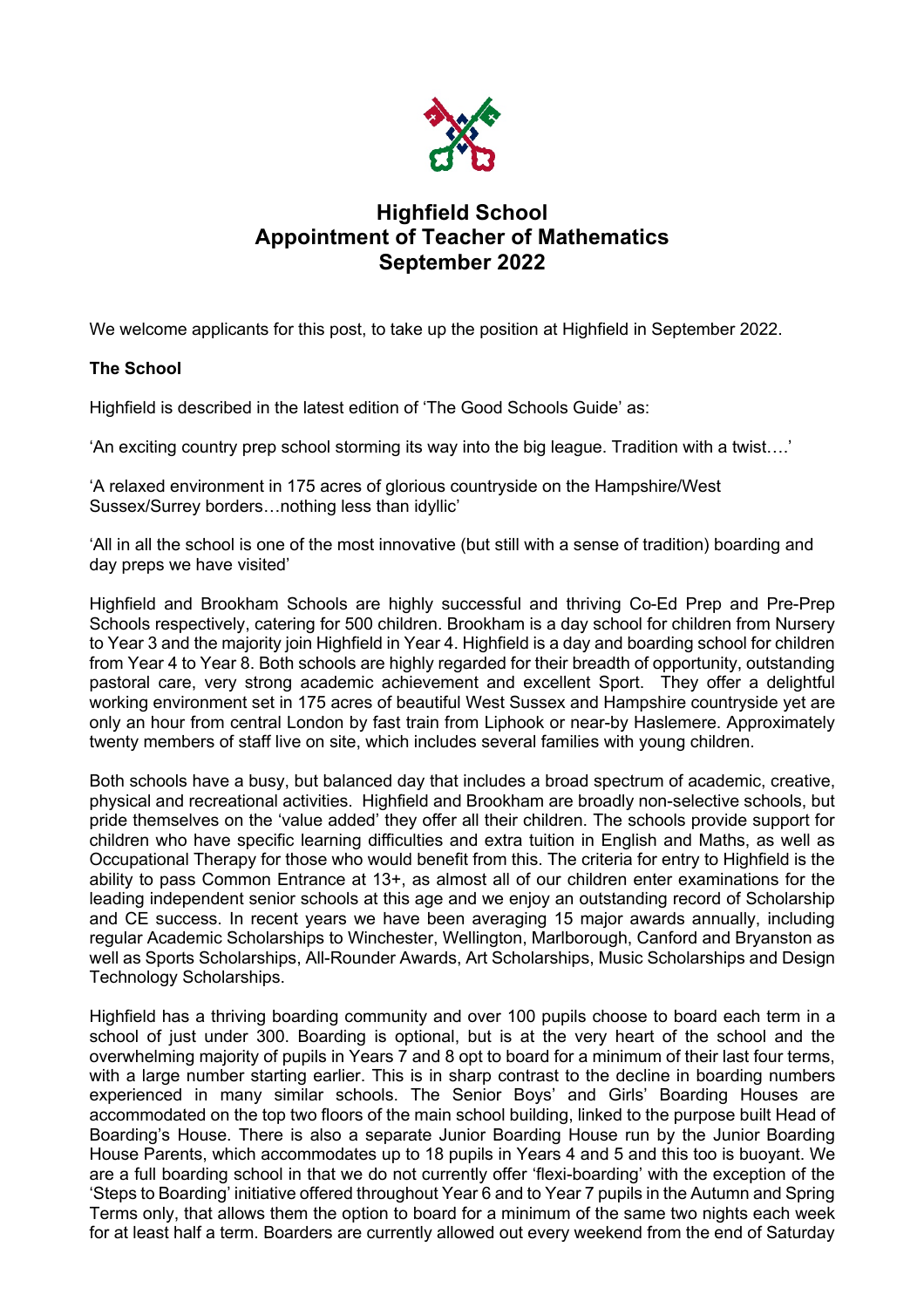school, though a number opt to stay in to enjoy the lively weekend boarding activities programme. Our boarders are predominantly local, but we also have a number of London based boarders, expats and approximately 20 international boarders predominantly from China, Spain and Russia. Almost all our 13+ leavers go on to leading Senior Boarding Schools and over 90% of Year 8 are full boarders.

Our extensive and beautiful grounds allow for a wide range of boys' and girls' team sports: Rugby; Football; Netball; Hockey; Cricket; Rounders; Lacrosse; Cross-Country; Athletics and Triathlon. Sports provision also includes a Sports Hall and a recently built indoor Swimming Pool and Changing Room complex, Tennis Courts and a nine-hole Golf Course. The provision of a full size, floodlit Astro Pitch and additional Tennis Courts is a priority of our 10 Year Development Plan and discussions with local planning authorities are underway. Our aim is to provide 'Sport for All' and we seek to involve all children in matches against other local Prep Schools and Pre Preps at some time during each term. Our magnificent grounds and woodlands also provide outstanding opportunities for a significant number of 'outward bound' activities. The Sports Department has been responsible for running a number of highly successful Sports Tours, both in the UK and abroad, including a Boys' and Girls' Cricket, Hockey and Netball Tour to Barbados every other year.

The Schools enjoy the use of a fully refurbished and well-equipped Theatre. Most children learn at least one musical instrument and the Orr Music School was opened in 2006. There is an excellent Science/Mathematics building opened in 2001 and a purpose-built Art School to similarly inspire learning. Three new IT rooms provide all the necessary networked computer opportunities that a teacher may wish to use and all classrooms are equipped with interactive Whiteboards and Apple TVs and all teaching staff are provided with iPads, which are also used extensively by our Year 7 and 8 pupils. There is a strong programme of extra-curricular activities during the week. Highfield has a six-day working week Monday to Saturday inclusive, with lessons on Saturday morning and Games in the afternoon and Matches on Wednesdays and Saturdays. An exciting and ambitious School Development Plan has been agreed to provide the framework for the next phase in the School's expansion and development, which includes an extension to the Girls' Boarding House due to expanding boarding numbers.

## **The Post**

- Mathematics at Highfield is both popular and successful and the Department sets the highest standards. It has enjoyed outstanding success at Scholarship level and Common Entrance at both 11+ and 13+. The Department comprises three Maths specialists, though given the size of the school, the subject is also taught by Key Stage 2 qualified teachers. The successful candidate would be expected to teach Mathematics to 11+ and 13+ Common Entrance and Scholarship level.
- An ability to coach games and contribute to our vibrant extra-curricular provision would be an advantage.

## **The Candidate**

The successful candidate will:-

- be a first rate mathematician
- show real passion for their subject; promoting the learning, love and excellence of Maths throughout the School and ensuring high levels of interest and achievement, particularly in senior school Scholarship Examinations
- be able to demonstrate a talent for motivating and enthusing young learners to achieve their best
- have excellent planning and preparation skills
- have strong communication skills
- have the ability to problem-solve and manage classroom behaviour effectively
- be resilient under pressure